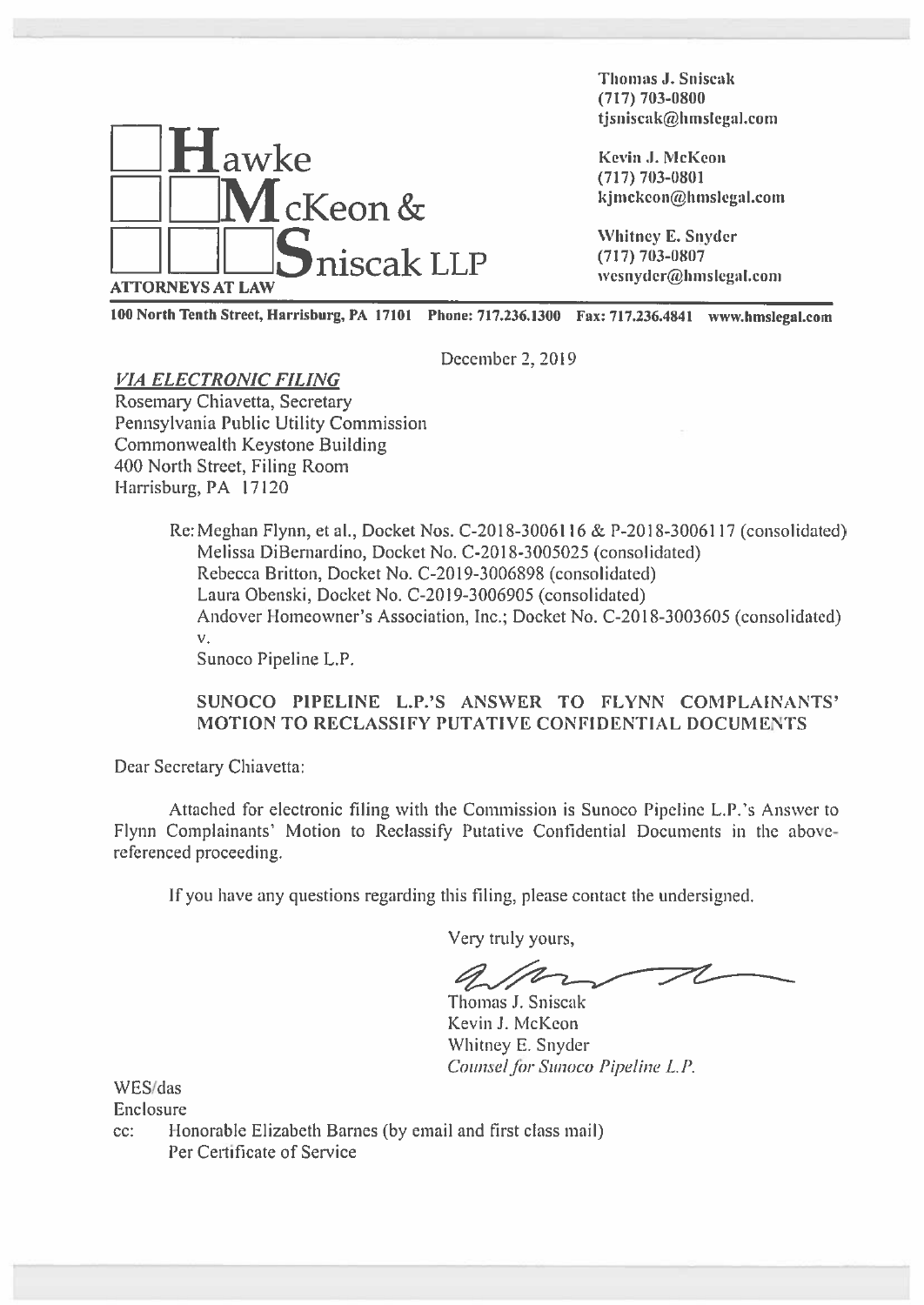## BEFORE THE PENNSYLVANIA PUBLIC UTILITY COMMISSION

| MEGHAN FLYNN, et al.  |              |                                           |
|-----------------------|--------------|-------------------------------------------|
|                       | Complainants | Consolidated Docket No.<br>C-2018-3006116 |
|                       |              |                                           |
| ٧.                    |              |                                           |
|                       |              |                                           |
| SUNOCO PIPELINE L.P., |              |                                           |
|                       |              |                                           |
| Respondent            |              |                                           |

#### Sunoco Pipeline L.P. Answer to Flynn Complainants' Motion to Reclassify Putative Confidential Documents

Sunoco Pipeline L.P. (SPLP) submits this Answer to Flynn Complainants' Motion to collaterally attack Your Honor's decision regarding treatment of Extremely Sensitive Materials to protect the public or to reclassify putative confidential documents (Motion).<sup>1</sup>

## I. ARGUMENT

## A. RELIEF REQUESTED

1. Flynn Complainants request that Your Honor: enter an order (a) setting forth how SPLP shall meet its burden to justify its confidentiality designations; and (b) setting the matter down for <sup>a</sup> closed hearing to take evidence. Motion at pp. 10-lI. If Your Honor does not deny the Motion on the basis of the pleadings, SPLP agrees with this procedural reques<sup>t</sup> with one important caveat — the dispute regarding Confidential and Highly Confidential designations should only involve documents produced in discovery that Complainants intend to use as evidence in this proceeding and Complainants should identify particular documents they may use so SPLP can

<sup>&</sup>lt;sup>1</sup> SPLP notes that it is not required to admit or deny allegations of a motion and that unlike an answer to <sup>a</sup> complaint, SPLP's lack of admission or denial to any allegation cannot be deemed an admission.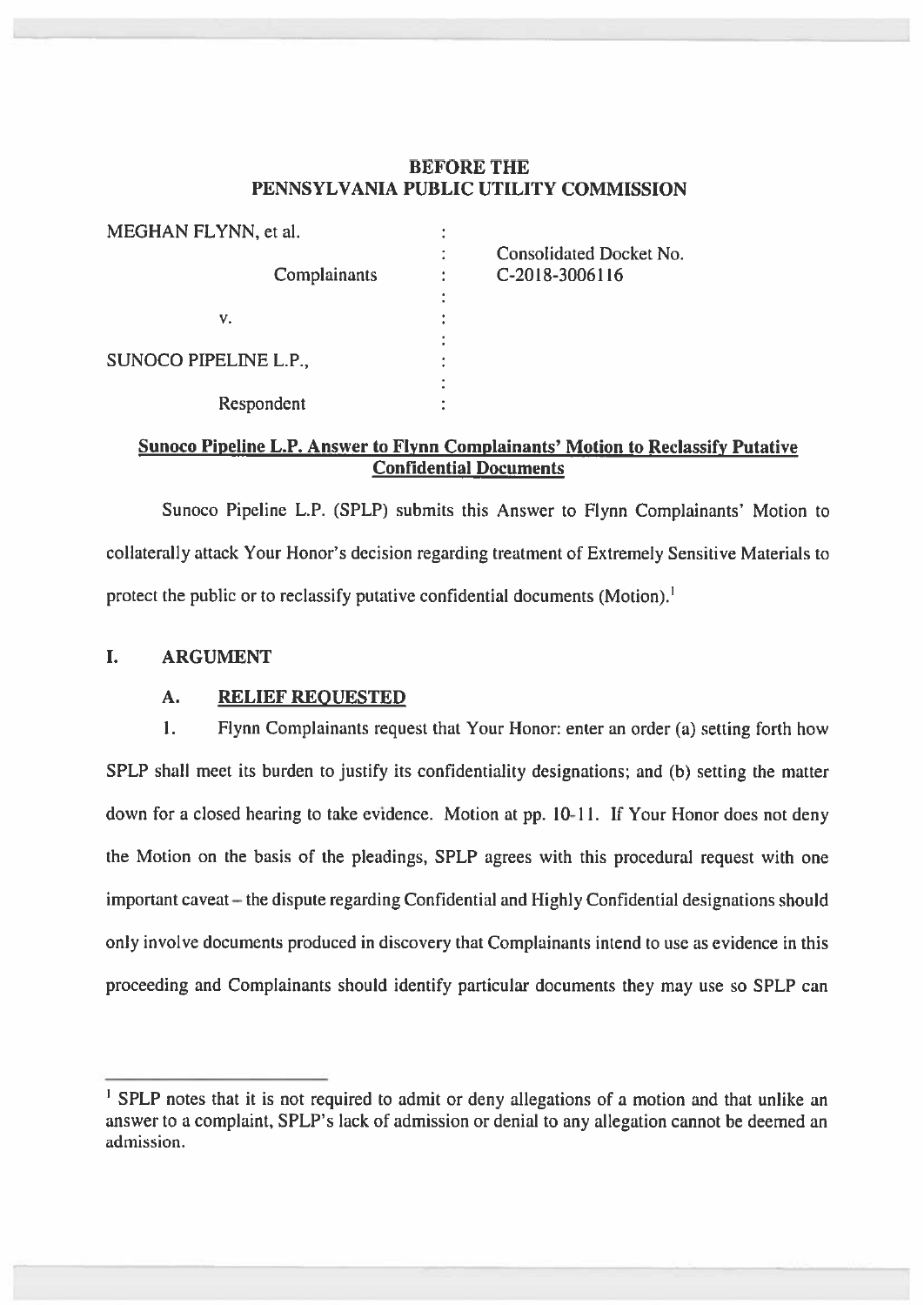respond accordingly. The purpose of discovery is to provide Complainants with information to litigate their Complaint:

> A party may obtain discovery for the purpose of preparation of pleadings, or for preparation or trial of <sup>a</sup> case, or for use at <sup>a</sup> proceeding initiated by petition or motion, or for any combination of these purposes.

52 Pa. Code § 5.321(f). The Confidential or Highly Confidential nature of these documents during the discovery process in no way infringes on Complainants' ability to presen<sup>t</sup> their case. There is no reason to waste the parties' time on <sup>a</sup> dispute about documents that Complainants' have the right to review and do not even intend to use as evidence.

## B. EXTREMELY SENSITIVE MATERIALS - ACCESS

2. Flynn Complainants argue that their counsel and experts should be able to obtain

copies of information SPLP has designated pursuan<sup>t</sup> to the Amended Protective Order as Extremely Sensitive Materials. Motion at pp. 2-9. Their arguments ignore the <sup>p</sup>lain terms of the Amended Protective Order and the conduct of Flynn's counsel and experts in refusing to attempt to comply with the Amended Protective Order.

## 3. Regarding Extremely Sensitive Materials, the Amended Protective Order states:

Information deemed as "EXTREMELY SENSITIVE MATERIALS" will be provided for inspection or in-person review to the same persons constituting Reviewing Representatives under paragraph 6 of this Order. "EXTREMELY SENSISTIVE MATERIALS" will only be provided through in-person review at either the offices of Manko, Gold, Katcher & Fox, 401 City Avenue, Suite 901, Bala Cynwyd, PA 19004 or upon reques<sup>t</sup> of <sup>a</sup> party to this action, at another location designated by Sunoco Pipeline, L.P. in the Harrisburg-metro or Pittsburgh-metro areas of the Commonwealth, between the hours of 9AM to 5PM, Monday — Friday. Request to view such information shall be made to Diana Silva via email (dsilva@mankogold.com) at least 72-hours prior to the requested viewing session. Such review may be proctored and Reviewing Representatives are prohibited from reproducing such information in any form without the prior authorization of SPLP's counsel (including taking detailed notes or cell phone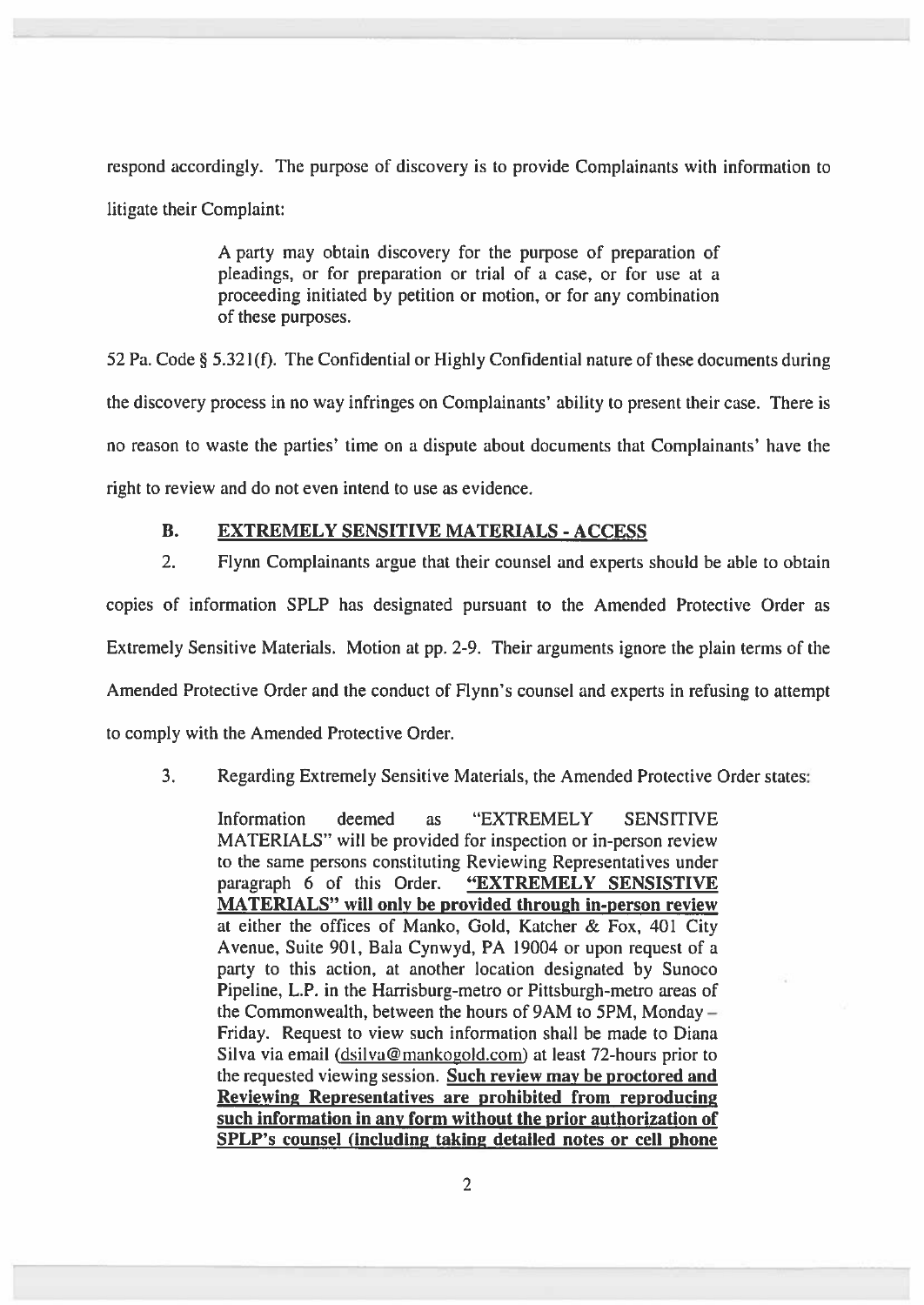<sup>p</sup>ictures). If <sup>a</sup> party determines that it is necessary to use "EXTREMELY SENSITIVE MATERIALS" as par<sup>t</sup> of their presentation of evidence in this proceeding, such party shall reques<sup>t</sup> <sup>a</sup> copy from counsel for Sunoco Pipeline L.P., which permission shall not be unreasonably withheld and subiect to that party confirming it understands and will abide by the terms of this Protective Order concerning use of such materials. Disputes over the designation of "EXTREMELY SENSISTIVE MATERIALS" or the withholding of copies of "EXTREMELY SENSITIVE MATERIALS' to the parties must be presented to the presiding Administrative Law Judge for resolution following an expedited opportunity (5-day period) for the other Parties to comment. Resolution of disputes may involve at the discretion of the presiding officer an in camera review of the discovery materials in question.

Amended Protective Order at <sup>P</sup> 8 (emphasis added).

4. Thus, the Amended Protective Order only allows for <sup>a</sup> party to have access to <sup>a</sup> copy of Extremely Sensitive Materials if it is "necessary to use 'EXTREMELY SENSITIVE MATERIALS' as par<sup>t</sup> of their presentation of evidence in this proceeding."

5. As to the hazard assessments, Complainants presen<sup>t</sup> no affidavit that obtaining <sup>a</sup>

copy of these materials is necessary to presentation of their evidence. They merely assert it is so.

Motion at P 21.

6. As to the integrity managemen<sup>t</sup> documents, Complainants presen<sup>t</sup> the Affidavit of Dr. Zee. and argue Dr. Zee and his colleagues absolutely require these documents in order to perform their pipeline integrity analysis and that they have only been "permitted to review these pages briefly."

7. SPLP does not disagree that Complainants' experts require some form of access to these materials. However, the assertion that Complainants counsel and experts have only been "permitted to review these pages briefly" is wrong. Instead, Complainants' counsel and experts have chosen to only review these pages during one review session that lasted for approximately three hours. Complainants' counsel also undertook another short review of certain documents. However, SPLP's counsel has repeatedly offered additional review sessions. Complainants' selfinduced choice not to utilize the in-person review procedure allowed under the Amended Protective Order is neither <sup>a</sup> basis to reduce the balancing Your Honor's Amended Protective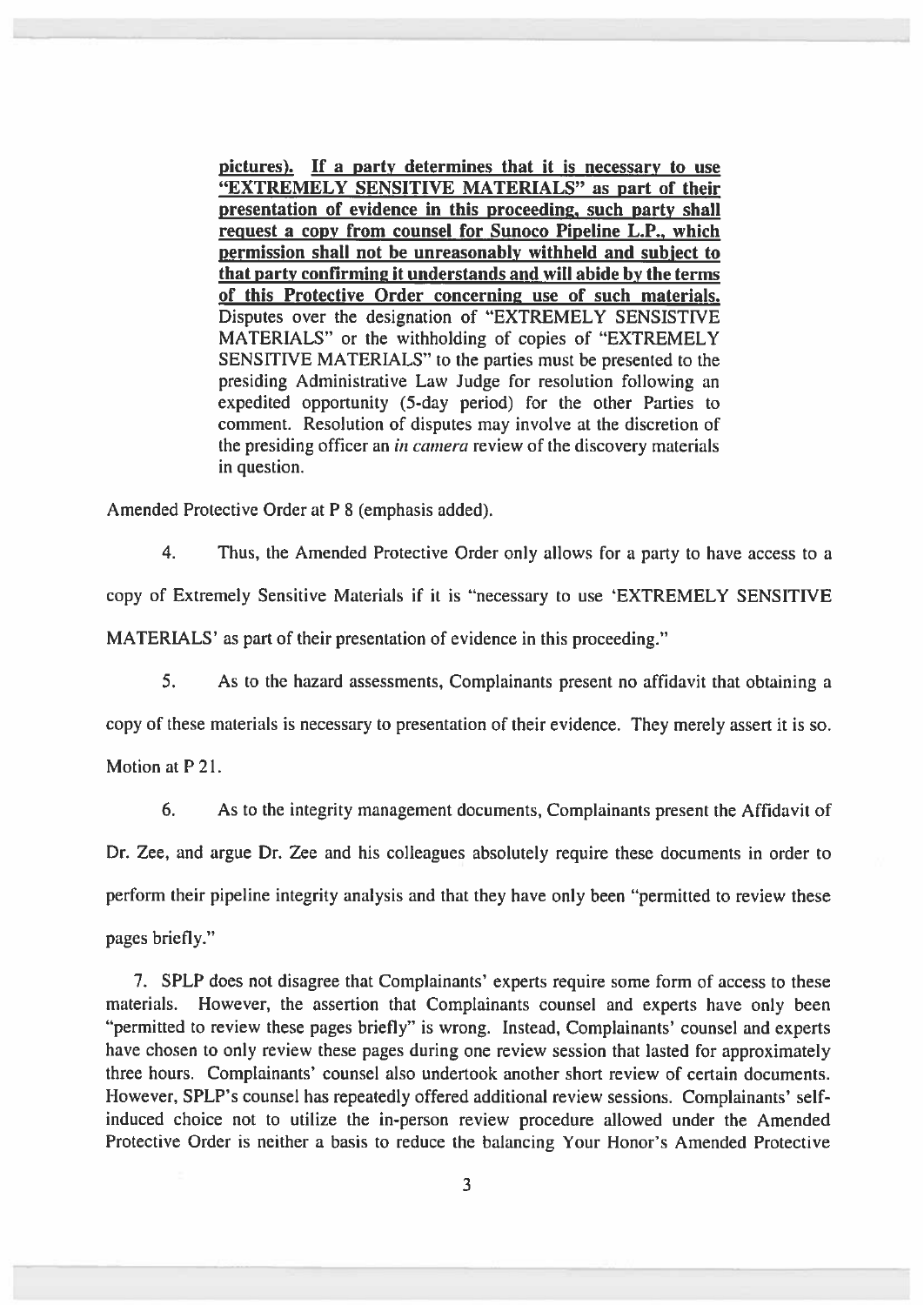Order sets for allowing access and review versus protecting the public's safety, as the federal agency authorities recognized. <sup>A</sup> March 2019 U.S. Congressional Research Report summarizes the threats faced by pipelines and the importance of ensuring the security of pipeline infrastructure, explaining:

> Ongoing threats against the nation's natural gas, oil, and refined product pipelines have heightened concerns about the security risks to these pipelines, their linkage to the electric power sector, and federal programs to protect them. In <sup>a</sup> December 2018 study, the Government Accountability Office (GAO) stated that, since the terrorist attacks of September 11,2001, "new threats to the nation's pipeline systems have evolved to include sabotage by environmental activists and cyber attack or intrusion by nations." In <sup>a</sup> 2018 Federal Register notice, the Transportation Security Administration stated that it expects pipeline companies will repor<sup>t</sup> approximately 32 "security incidents" annually—both <sup>p</sup>hysical and cyber.

 $\sim$   $\sim$   $\sim$ 

Congress and federal agencies have raised concerns since at least 2010 about the <sup>p</sup>hysical security of energy <sup>p</sup>ipelines, especially cross-border oil pipelines. These security concerns were heightened in 2016 after environmentalists in the United States disrupted five pipelines transporting oil from Canada. In 2018, the Transportation Security Administration's Surface Security Plan identified improvised explosive devices as key risks to energy pipelines, which "are vulnerable to terrorist attacks largely due to their stationary nature, the volatility of transported products, and [their] dispersed nature." Among these risks, according to some analysts, are the possibility of multiple, coordinated attacks with explosives on the natural gas pipeline system, which potentially could "create unprecedented challenges for restoring gas flows."

Paul Parfomak, Cong. Research Serv., IN11060, Pipeline Security: Homeland Security Issues in

the 116th Congress (2019). Further explaining pipelines vulnerability to outside attacks, the

Government Accountability Office (GAO)'s December <sup>2018</sup> study on <sup>p</sup>ipeline security found:

According to TSA. pipelines are vulnerable to physical attacks including the use of firearms or explosives—largely due to their stationary nature, the volatility of transported products, and the dispersed nature of <sup>p</sup>ipeline networks spanning urban and outlying areas. The nature of the transported commodity and the potential effect of an attack on national security, commerce, and public health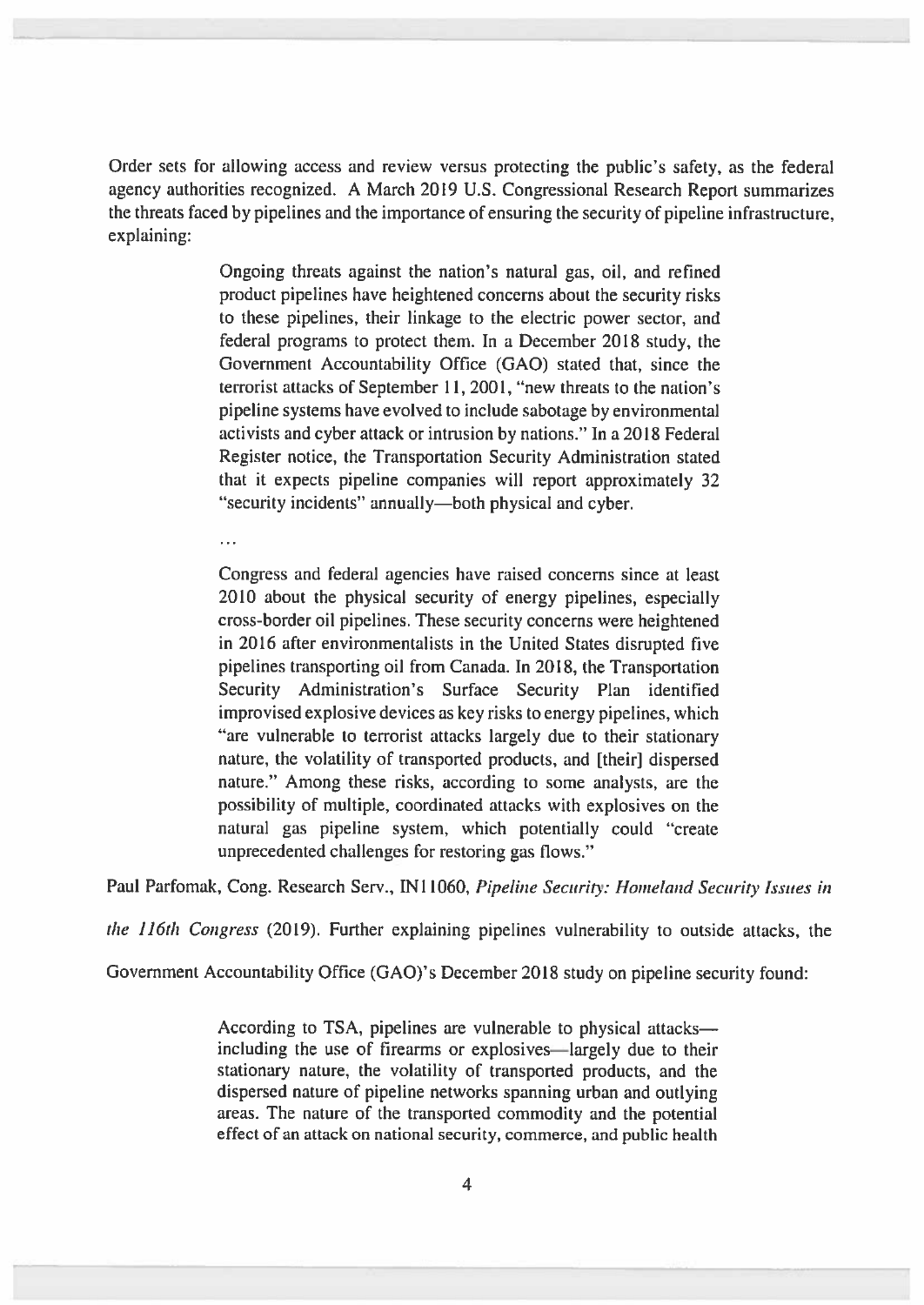make some pipelines and their assets more attractive targets for attack. Oil and gas pipelines have been and continue to be targeted by terrorists and other malicious groups globally.<sup>2</sup>

At <sup>a</sup> congressional hearing regarding "how the Transportation Security Administration works with pipeline stakeholders to secure this critical infrastructure," Sonya Proctor, Surface Division Director for the U.S. Department of Homeland Security, Transportation Security Administration, Office of Security Policy and Industry Engagement further explained the substantial risk facing pipeline operations and the responsibility of pipeline owners and operators for protecting pipeline systems from these threats:

> An attack against <sup>a</sup> pipeline system could result in loss of life and significant economic effects. To ensure we remain vigilant, TSA works closely with the pipeline industry which consists of approximately 3,000 private companies who own and operate the Nation's pipelines. Pipeline system owners and operators maintain direct responsibility for securing pipeline systems.<sup>3</sup>

Similarly, the self-induced reluctance to utilize additional in-person review or Complainants' or its experts' convenience do not show a need relief. Instead, it shows an unwillingness to comply with the Amended Protective Order and to collaterally attack said Order.

8. There is no reason Complainants' counsel and experts cannot undertake additional in-person review sessions to prepare their testimony and evidence. SPLP believes that to the extent any Extremely Sensitive Materials are designated by Complainants for inclusion in the record, those materials can be referenced in Complainants' testimony, and SPLP will enter them into the

<sup>&</sup>lt;sup>2</sup> U.S. Gov't Accountability Off., GAO-19-48, Critical Infrastructure Protection Actions Needed to Address Significant Weaknesses in TSA 's Pipeline Security Program Management, pgs. 10-Il (Dec. 2018). available at https://www.gao.gov/assets/700/696123.pdf.

<sup>&</sup>lt;sup>3</sup> Pipelines: Securing the Veins of the American Economy: Hearing Before the Subcomm. on Transportation Security of the Committee on the H. Comm. on Homeland Security, 114th Cong. 64 (2016) (statement of Sonya Proctor, Surface Division Director, Office of Security Policy and Industry Engagement, Transportation Security Administration, U.S. Department of Homeland Security), available at https://www.govinfo.gov/content/pkg/CHRG-I l4hhit222757/Iitml/CHRG-l 14hhre22757.htm.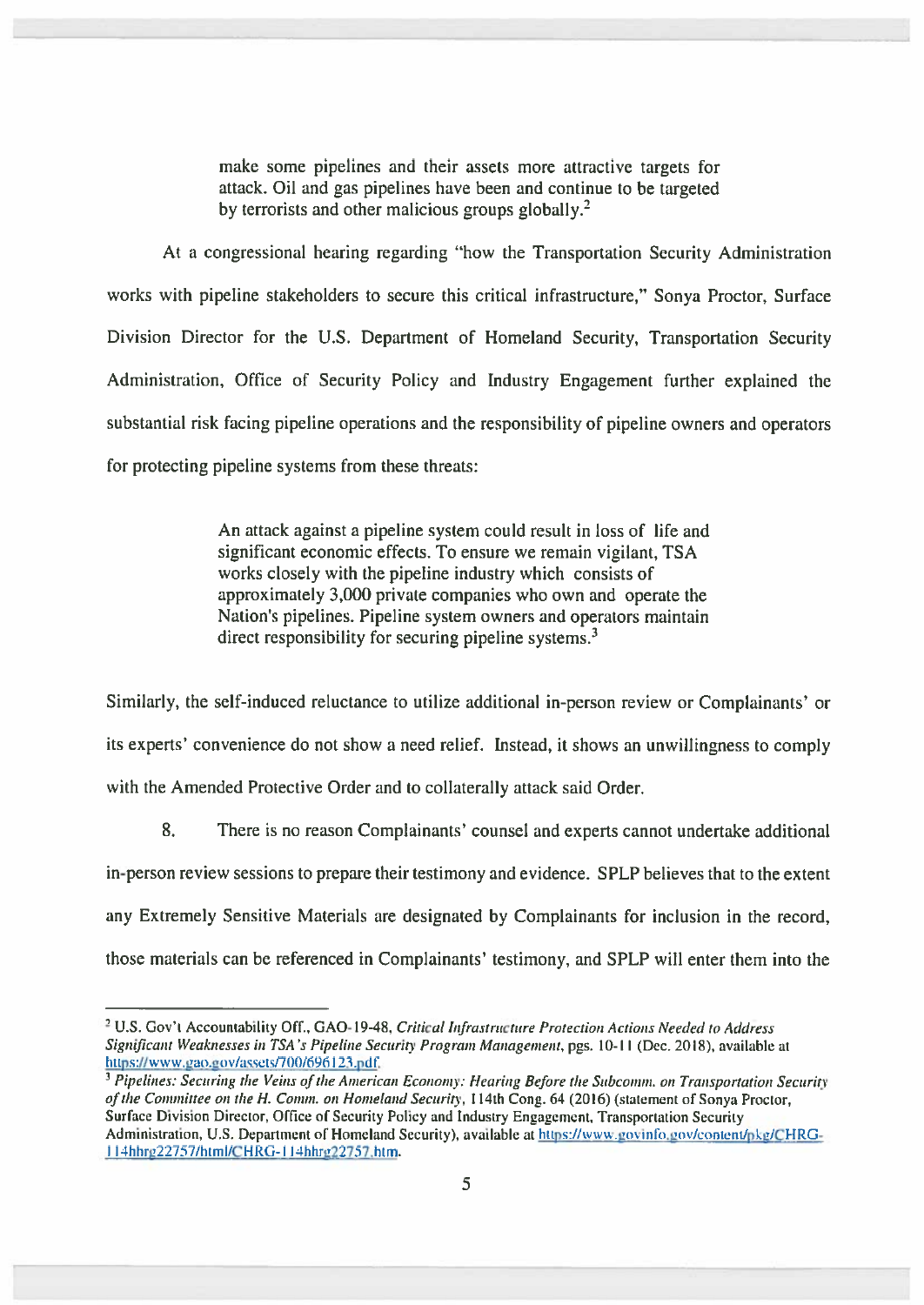record to ensure proper procedures are followed to protect the confidentiality of these documents. There is no "need" for Complainants to obtain copies of these documents.

## C. EXTREMELY SENSITIVE MATERIALS - CONFIDENTIALITY STATUS

9. Flynn Complainants next argue that the Extremely Sensitive Materials should be re-classified. Specifically, that the hazard assessments should be made public and that the Integrity Management documents should be either Confidential or Highly Confidential. These arguments are without merit and an obvious attempt to side-step the procedures applicable to EXTREMELY SENSITIVE MATERIALS. To the extent Your Honor considers re-classifying any of these documents, SPLP requests <sup>a</sup> hearing.

10. Regarding SPLP's hazard assessments, Motion at pp. 2-7, Flynn Complainants allege that these documents should be public because there are publicly available risk assessments, an unattributed and non-verifying expert allegedly asserts SPLP's hazard assessments "could have been generated solely from publicly available records," and that portions of <sup>a</sup> hazard assessment for <sup>a</sup> Canadian <sup>p</sup>ipeline are publicly available. None of these arguments have any merit.

11. The Amended Protective Order allows SPLP to designate as Extremely Sensitive Materials:

> those materials that are subject to protection under the Public Utility Confidential Security Information Disclosure Protection Act (35 P.S. §§ 2141.1 to 2141.6) and PUC Regulations at 52 Pa. Code §§ 102.1-102.4 and are of such an extremely sensitive security nature that the producing party is able to justify <sup>a</sup> heightened level of confidential protection with respec<sup>t</sup> to those materials.

Amended Protective Order at P4.

12. It cannot be disputed that SPLP's hazard assessments fall within this category. The

Confidential Security Information Disclosure Protection Act protects as CSI:

Information contained within <sup>a</sup> record maintained by an agency in any form, the disclosure of which would compromise security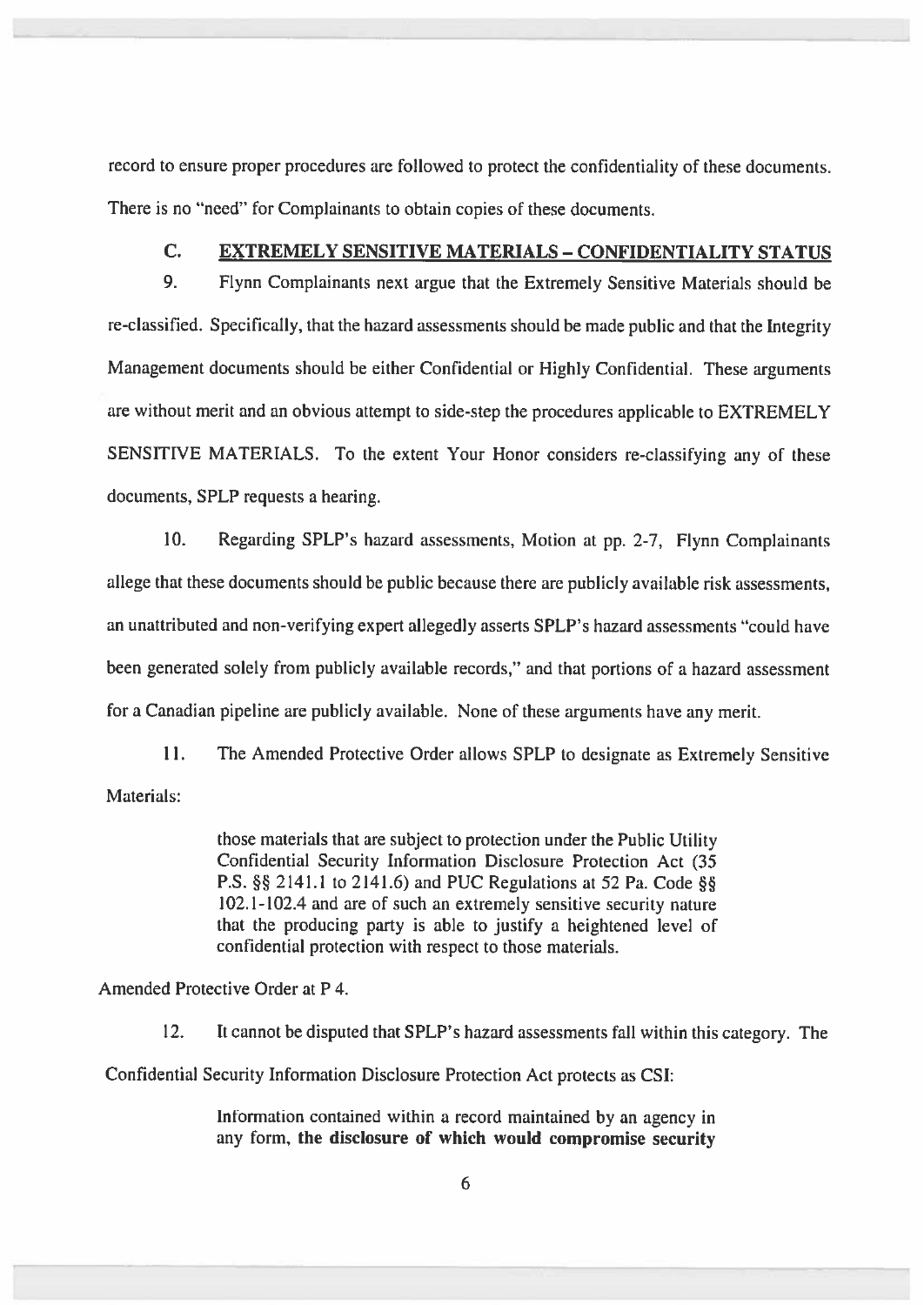against sabotage or criminal or terrorist acts and the nondisclosure of which is necessary for the protection of life, safety, public property or public utility facilities, including, but not limited to, all of the following:

(1) A vulnerability assessment which is submitted to the Environmental Protection Agency or any other Federal, State or local agency.

(2) Portions of emergency response plans that are submitted to the Department of Environmental Protection, the Pennsylvania Public Utility Commission or any other Federal, State or local agency dealing with response procedures or <sup>p</sup>lans prepared to preven<sup>t</sup> or respond to emergency situations, excep<sup>t</sup> those portions intended for public disclosure, the disclosure of which would reveal vulnerability assessments, specific tactics, specific

emergency procedures or specific security procedures. Nothing in this term shall be construed to relieve <sup>a</sup> public utility from its public notification obligations under other applicable Federal and State laws.

(3) A plan, map or other drawing or data which shows the location or reveals location data on community drinking water wells and surface water intakes.

(4) A security plan, security procedure or risk assessment prepared specifically for the purpose of preventing or for protection against sabotage or criminal or terrorist acts.

(5) (i) Specific information, including portions of financial statements, about security devices or personnel, designed to protect against sabotage or criminal or terrorist acts.

(ii) Nothing in this definition shall be construed to preven<sup>t</sup> the disclosure of monetary amounts.

Act of Nov. 29, 2006, P.L. 1435, No. 156. Section 2 (emphasis added).

13. Regarding SPLP's hazard assessments, as Mr. Metro stated under penalty of perjury

that:

7) The requested records are "Confidential Security Information" within the meaning of The Public Utility Confidential Security Information Disclosure Protection Act (PUCSIDPA) (35 P.S. § 2141.1 -2141.8). In my professional opinion, disclosure of the requested records would compromise security against sabotage or criminal or terrorist acts, and non-disclosure is necessary for the protection of life, safety, public property or public utility facilities. 8) <sup>1</sup> based my opinion on the definition of "confidential security information" contained in PUCSIDPA and on that there are reasonable grounds to believe disclosure may result in <sup>a</sup> safety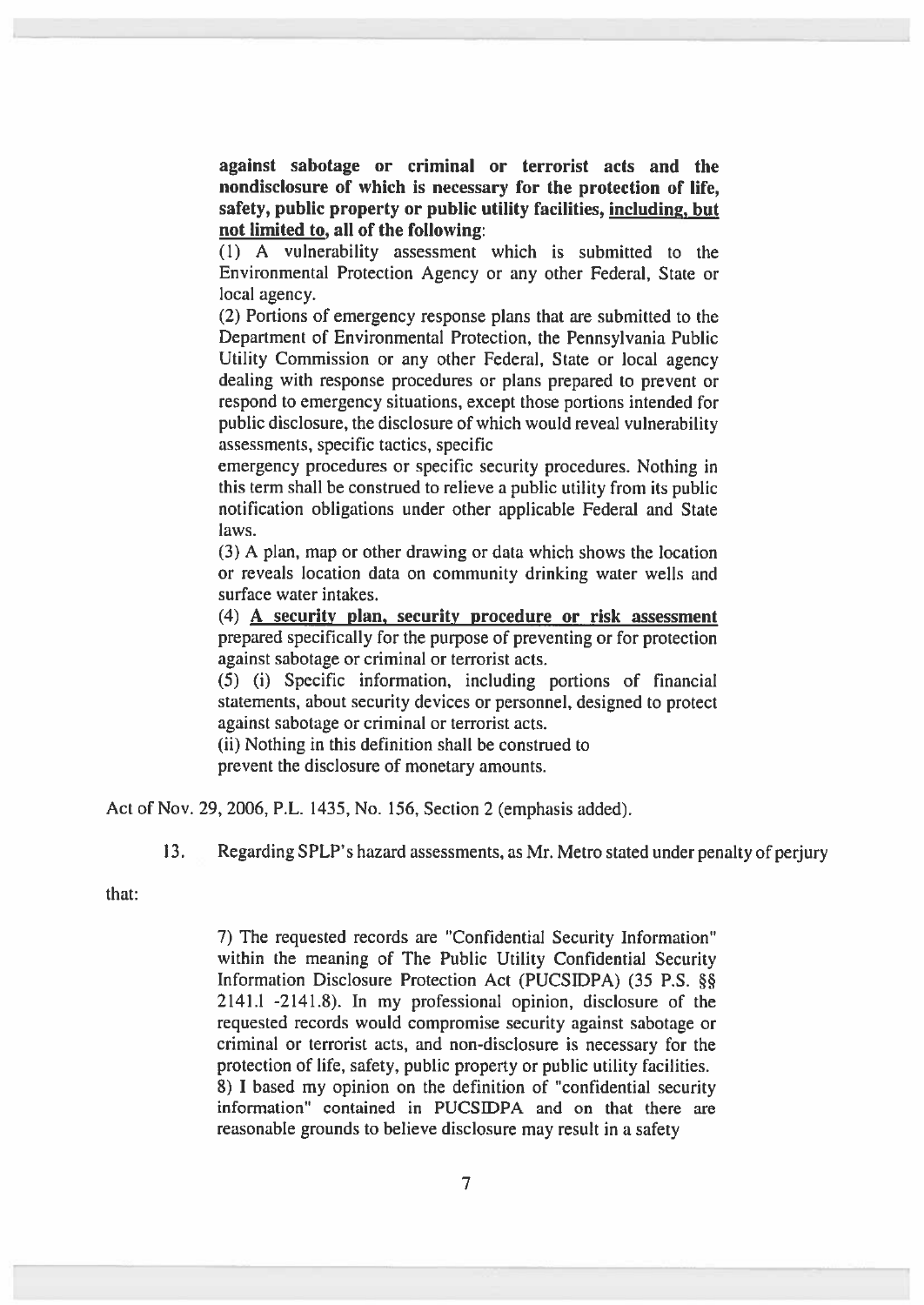risk, including the risk of harm to any person, or mass destruction. 9) In my professional opinion, release of the requested records would compromise security against sabotage or criminal or terroristic acts regarding pipeline facilities by illustrating the extent of the impact zone, including casualty and damage assessments at various ranges, regarding an accident (or sabotage event) on <sup>a</sup> pipeline. These Reports and Inspection Reports explicitly provides how such an assessment can be made (as well as the assessment for this particular pipeline); information which could clearly be used by <sup>a</sup> terrorist to plan an attack <sup>a</sup> pipeline (and particularly on these Sunoco pipelines, as they contains the specific operating parameters of the <sup>p</sup>ipelines) to cause the greatest possible harm and mass destruction to the public living near such facilities. 10) In my professional opinion, release of the requested records would allow for awareness of the potential effectiveness of <sup>a</sup> sabotage act on <sup>a</sup> pipeline (and in particular on these pipelines) to harm the public and create mass destruction, thereby potentially inciting such acts and creating <sup>a</sup> grea<sup>t</sup> risk to public safety. Il) <sup>I</sup> arrived at my professional opinion that the requested records are Confidential Security Information in consultation with numerous other technical gas safety staff at the Commission, all of which agree with my professional assessment.

Affidavit of Paul J. Metro, Manager Office of the Safety Division, Pipeline Safety Section

Pennsylvania Public Utility Commission (April 15, 2019) (included as Attachment A).

14. Complainants presen<sup>t</sup> no exper<sup>t</sup> affidavit to the contrary of Mr. Metro's statements,

instead making baseless allegations about other publicly available information.

15. Notably, even if some of the information in the risk assessments were public, that does not mean the documents lose their confidentiality status. There is no such provision in the Amended Protective Order or the CSI Act. And for good reason. As Mr. Metro stated, this type of information could pu<sup>t</sup> the public at risk if released. Just because some information might be publicly available, that does not mean the public should be pu<sup>t</sup> at risk by releasing entire documents.

16. Moreover, SPLP's risk assessments are not based solely on publicly available information. While the Quest Consultants "risk assessment" Complainants reference in paragrap<sup>h</sup>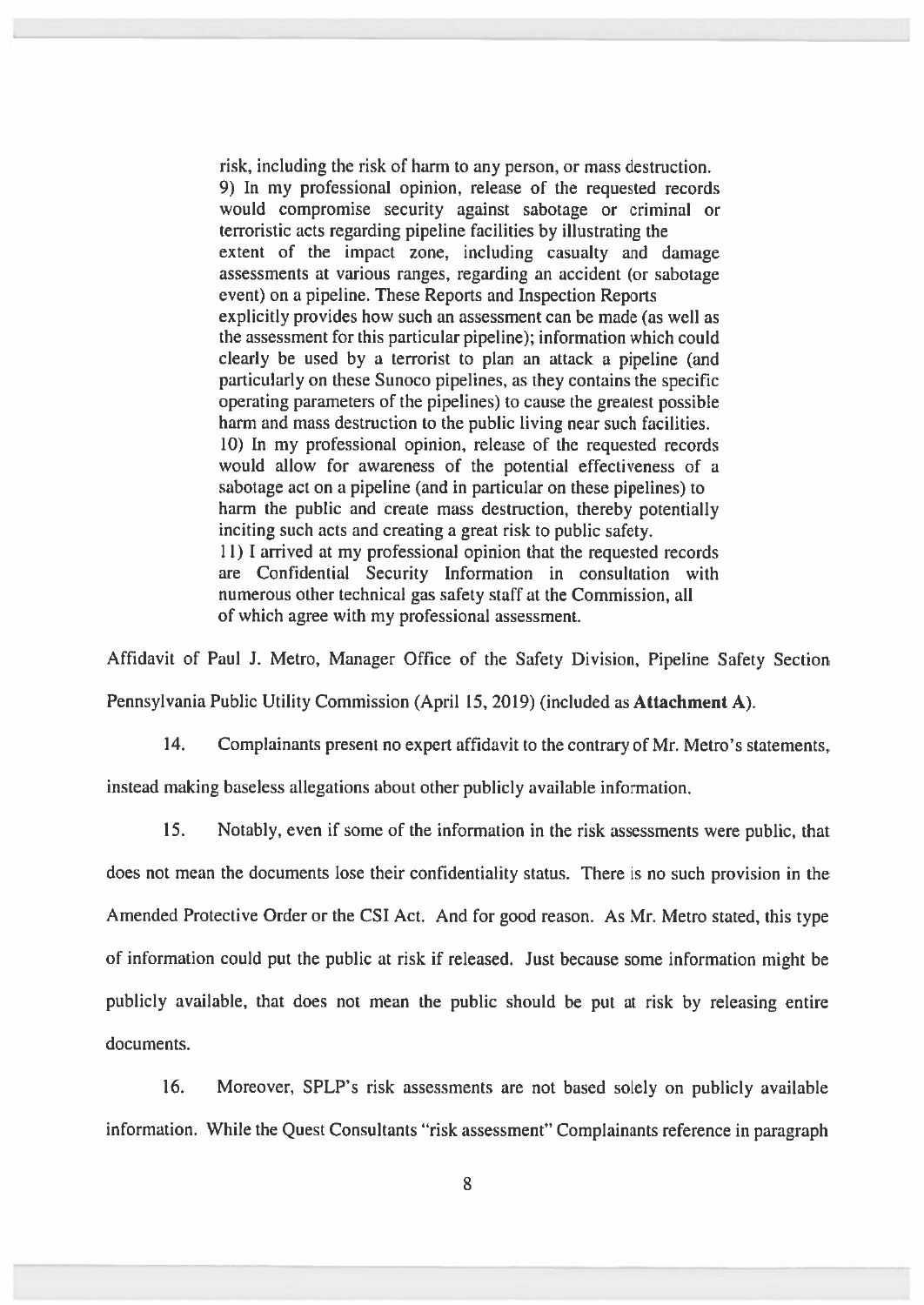11 of the Motion is publicly available, Complainants' own witness, Mr. Marx, admitted that the

risk assessment (identified as Exhibit P-5 at the November 29, 2018 hearing) is generic:

Q. You were just saying that in the absolute worst-case scenario, using the absolute worst-case assumptions, something like that theoretically could happen; correct?

A. That's right.

Q. And that is true for any <sup>p</sup>ipeline, any HVL <sup>p</sup>ipeline. That's not unique to this pipeline other than its location; correct?

A. Well, its not unique in the sense that if you're comparing an HVL pipeline of the same diameter and pressure and flowing material, then it's not specific to the Mariner line.

N.T. 331:1-Il. That risk assessments based on generic information may be publicly available is irrelevant to whether SPLP's hazard assessments are CSI and should remain Extremely Sensitive Materials.

17. Regarding the information Complainants obtained regarding <sup>a</sup> Canadian pipeline, that argumen<sup>t</sup> is irrelevant. The Amended Protective Order and CSI Act are the applicable law here in the United States. Canada's laws regarding disclosure of such information are irrelevant.

18. Complainants also raise various irrelevant arguments that the public should be entitled to this information. This is wrong for the reasons stated above. Moreover, this argumen<sup>t</sup> wholly ignores the purpose of discovery – which is for Complainants to obtain information necessary to presen<sup>t</sup> their case — not an opportunity for Complainants to obtain information to make it publicly available.

19. Regarding the Integrity Management documents, Complainants assert that SPLP's Integrity Management Plan "for the most par<sup>t</sup> . . . simply mimic federal regulatory language contained in <sup>49</sup> CFR § 195" and that other related Integrity Management Materials "are nothing more than standard industry procedures" and "nothing in these procedures is proprietary or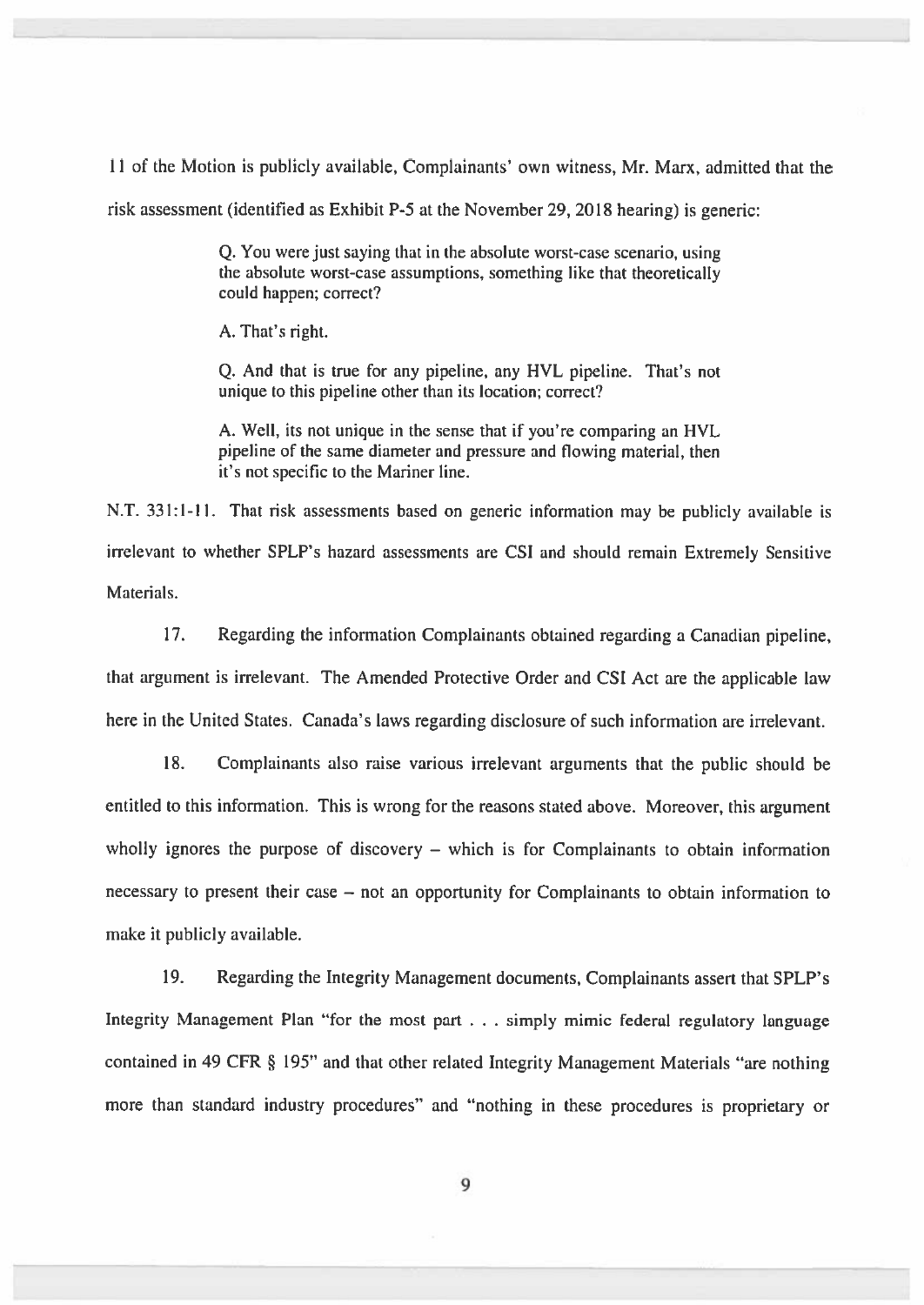confidential." Motion at PP 25, 29. SPLP disagrees and considers its Integrity Management Plan

and related materials as Extremely Sensitive Materials.

20. The Commission has already recognized the CSI and confidential nature of similar

documents for the natural gas industry — distribution integrity managemen<sup>t</sup> programs (DIMP):

The U.S. Department of Transportation's Pipeline and Hazardous Material Safety Administration Regulations require that natural gas distribution companies have in place <sup>a</sup> written DIMP Plan. 49 C.F.R. § 192.1005. The Commission recognizes the confidential nature of these <sup>p</sup>lans, including the possibility that some <sup>p</sup>lans may contain confidential security information under the Public Utility Confidential Security Information Disclosure Act, <sup>35</sup> P.S. § 2141.1-2141.6. The Commission also recognizes that these <sup>p</sup>lans are likely exemp<sup>t</sup> from public disclosure pursuan<sup>t</sup> to Section 708(b)(3) of the Right to Know Law. <sup>65</sup> P.S. § 67.708(b)(3). See, Natural Gas Pipeline Replacement and Performance Plans, Docket No. M-201 1-227 1982 (Secretarial Letter dated November 21, 2011).

Pennsylvania Public Utility Commission, Bureau of Investigation and Enforcement v. UGI

Utilities, Inc., Opinion and Order at n. 6. C-20l2-2308997 (Order entered Feb. 19, 2013).

21. If Your Honor intends to reconsider the confidentiality status of any of SPLP's documents, SPLP requests <sup>a</sup> hearing on these issues.

## D. CONFIDENTIAL AND HIGHLY CONFIDENTIAL MATERIALS

22. Complainants next argue that SPLP should be forced to justify the confidentiality status of each and every document it produced in discovery. That is absurd. SPLP was <sup>g</sup>iven <sup>a</sup> very short time frame to produce <sup>a</sup> large volume of materials and designated as Confidential and Highly Confidential over approximately 28,000 pages of information. This was for purposes of discovery, which Complainants are entitled to for litigation of their case,<sup>4</sup> not to make SPLP's

<sup>&</sup>lt;sup>4</sup> A party may obtain discovery for the purpose of preparation of pleadings, or for preparation or trial of <sup>a</sup> case, or for use at <sup>a</sup> proceeding initiated by petition or motion, or for any combination of these purposes. 52 Pa. Code  $\S$  5.321(f).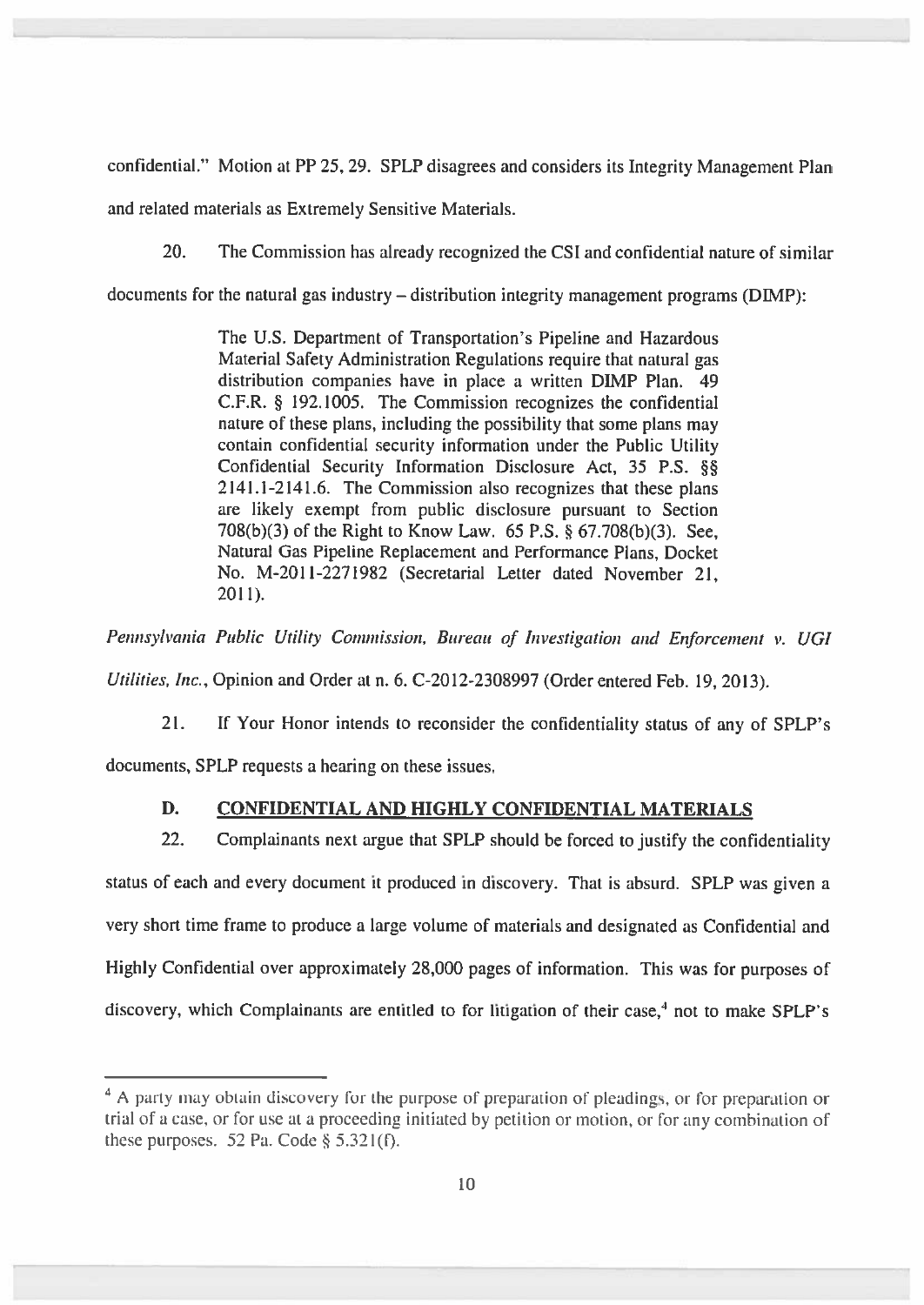documents publicly available as they see fit. The Confidential or Highly Confidential nature of these documents during the discovery process in no way infringes on Complainant's ability to presen<sup>t</sup> their case. If there are specific documents Complainants (a) want to use as evidence, AND (b) believe should not be Confidential or Highly Confidential, then Complainants should communicate with SPLP regarding those documents and at that point SPLP believes it would be fair to have Your Honor resolve any remaining disputes. Instead, Complainants want SPLP to have to justify the confidentiality status of each and every document, many of which may not even become evidence in this proceeding. That is <sup>a</sup> waste of the parties and Your Honor's time.

23. Moreover, SPLP disagrees that it has "massively over-classified most documents furnished to date." Motion at p. 9. Complainants allege without reference to bates numbers, that they randomly selected various pages of SPLP's discovery production, reviewed them, and found nothing to be confidential. SPLP cannot specifically address this allegation because Complainant's do not identify what pages they reviewed.

24. SPLP has undertaken additional review of its Highly Confidential and Confidential document productions and provides the following initial justifications of confidentiality status:

> Alignment Sheets and Maps — these documents contain various location and × infrastructure specific information that is clearly protected under the CSl Act and is Highly Confidential under the Amended Protective Order. To the extent any map may be similar to <sup>a</sup> publicly available map, Complainants can access such publicly available map via other means and use that as <sup>a</sup> public exhibit. That materials containing CSI may have been otherwise publicly released does not change their confidentiality status under the Act or the Amended Protective Order.

> > 11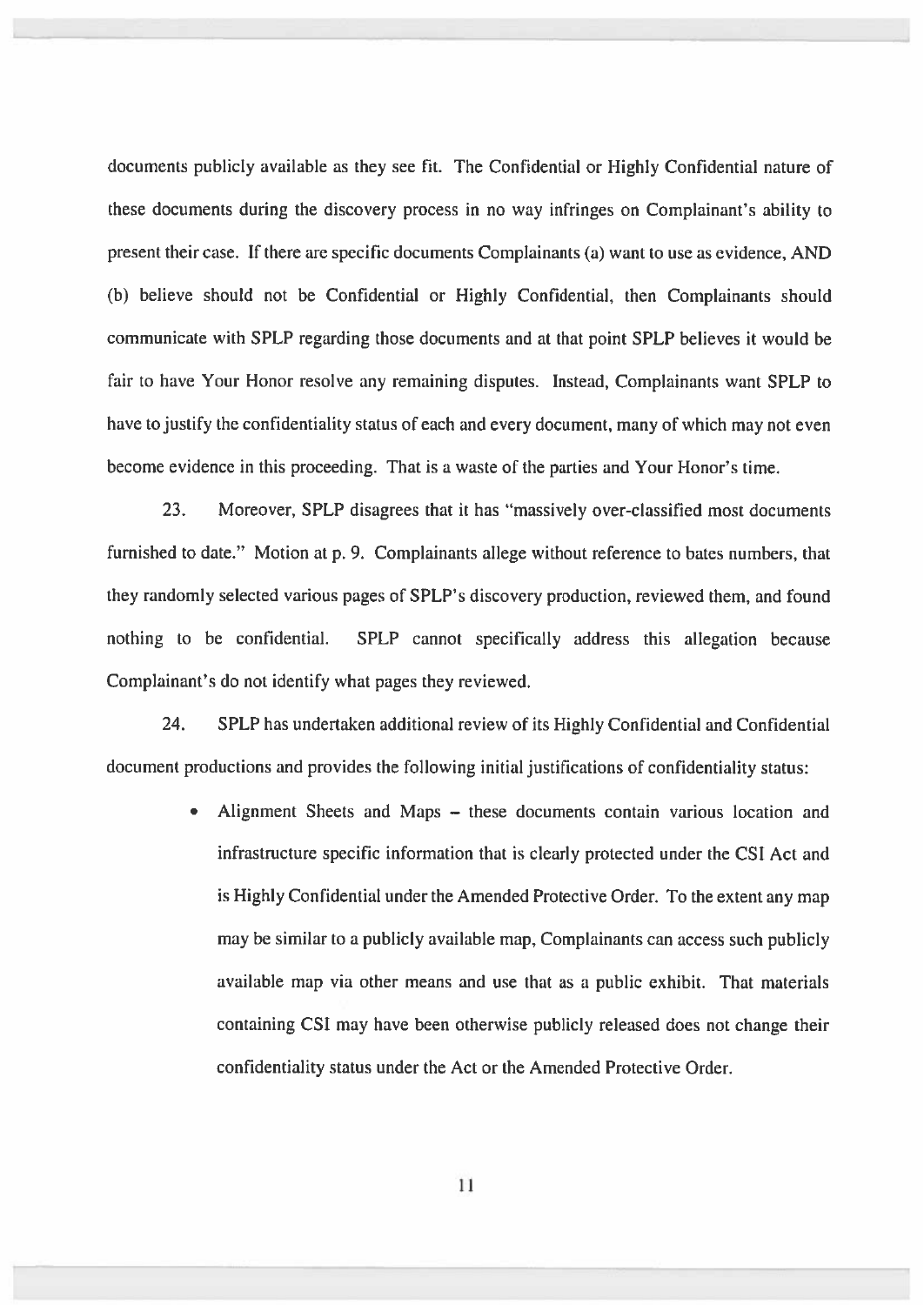- Operator Qualifications and Other Personnel Information these documents contain various personal information regarding contractors and employees (P11 under the Amended Protective Order), sometimes containing social security numbers, medical test results, etc. If there are any records of this type Complainants intend to use for their case, SPLP is happy to work with Complainants on confidentiality status, such as utilizing redactions. However, to undertake wholesale review now of all of these documents is an enormous waste of the parties and Your Honor's time.
- • Maintenance and Repair procedures, manuals, <sup>p</sup>lans, pressure and integrity testing documents, and inspection reports — SPLP believes these documents all fairly fall within the Highly Confidential category of information as CST. These records and documents can show specific locational information, procedures, potential vulnerabilities that all could be used, particularly in conjunction with one another, to sabotage the security of SPLP's pipelines.
- • Instrument Calibration and Mill Test Certificates — SPLP may be willing to reconsider the confidentiality status of these documents. However, SPLP does not believe it is worthwhile to undertake <sup>a</sup> page by page review for confidentiality at the discovery <sup>p</sup>hase unless Complainants indicate which specific documents they intend to use as evidence in this proceeding. If there are documents Complainants intend to use, they should identify such documents and SPLP will work with Complainants on confidentiality status and Your Honor can resolve any remaining disputes when they are ripe. There is no reason to waste time considering confidentiality status when <sup>a</sup> document is not likely to be used as evidence.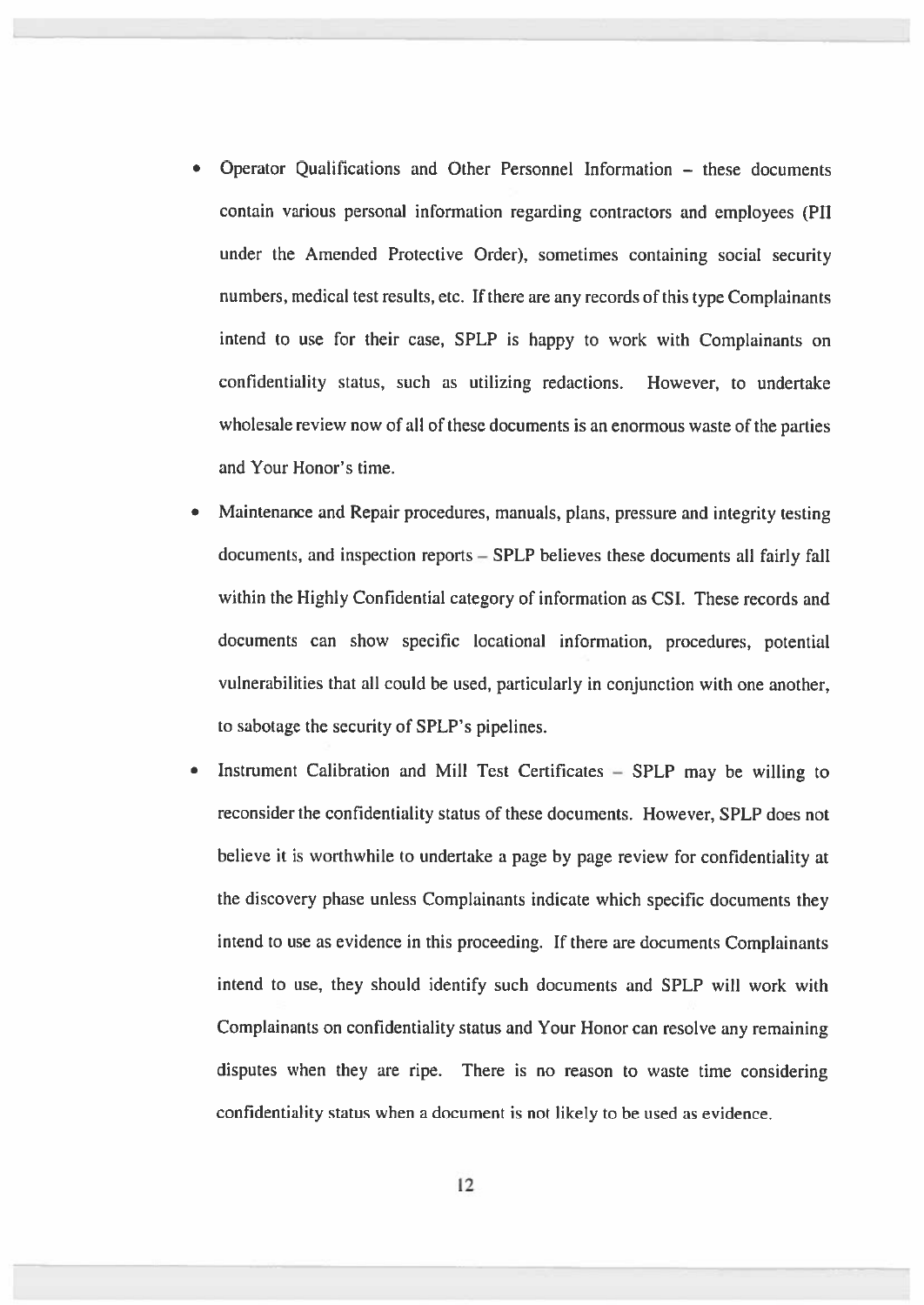#### II. CONCLUSION

WHEREFORE, SPLP respectfully requests the Motion be denied. In the alternative, if the Motion is not denied on the basis of these <sup>p</sup>leadings, SPLP requests Complainants specifically identify documents they may use as evidence and believe should not be Confidential or Highly Confidential to narrow this dispute and that <sup>a</sup> hearing be held regarding these issues.

Respectfully submitted,

Thomas J. Sniscak, Esq. (PAID No. 33891) Kevin I. McKeon, Esq. (PA ID No. 30428) Whitney E. Snyder, Esq. (PA ID No. 316625) Hawke, McKeon & Sniscak LLP 100 North Tenth Street Harrisburg, PA 17101 Tel: (717) 236-1300 tjsniscak@hmslegal.com kjmckeon @ hmslegal.com wesnyder@hmslegal.com

Robert D. Fox, Esq. (PA ID No. 44322) Neil S. Witkes, Esq. (PA ID No. 37653) Diana A. Silva, Esq. (PA ID No. 311083) MANKO, GOLD, KATCHER & FOX, LLP 401 City Avenue, Suite 90! Bala Cynwyd, PA 19004 Tel: (484) 430-5700 rfox @ mankogold.com nwitkes@mankogold.com dsilva@mankogold.com

Attorneys for Respondent Sunoco Pipeline L.P.

Dated: December 2, 2019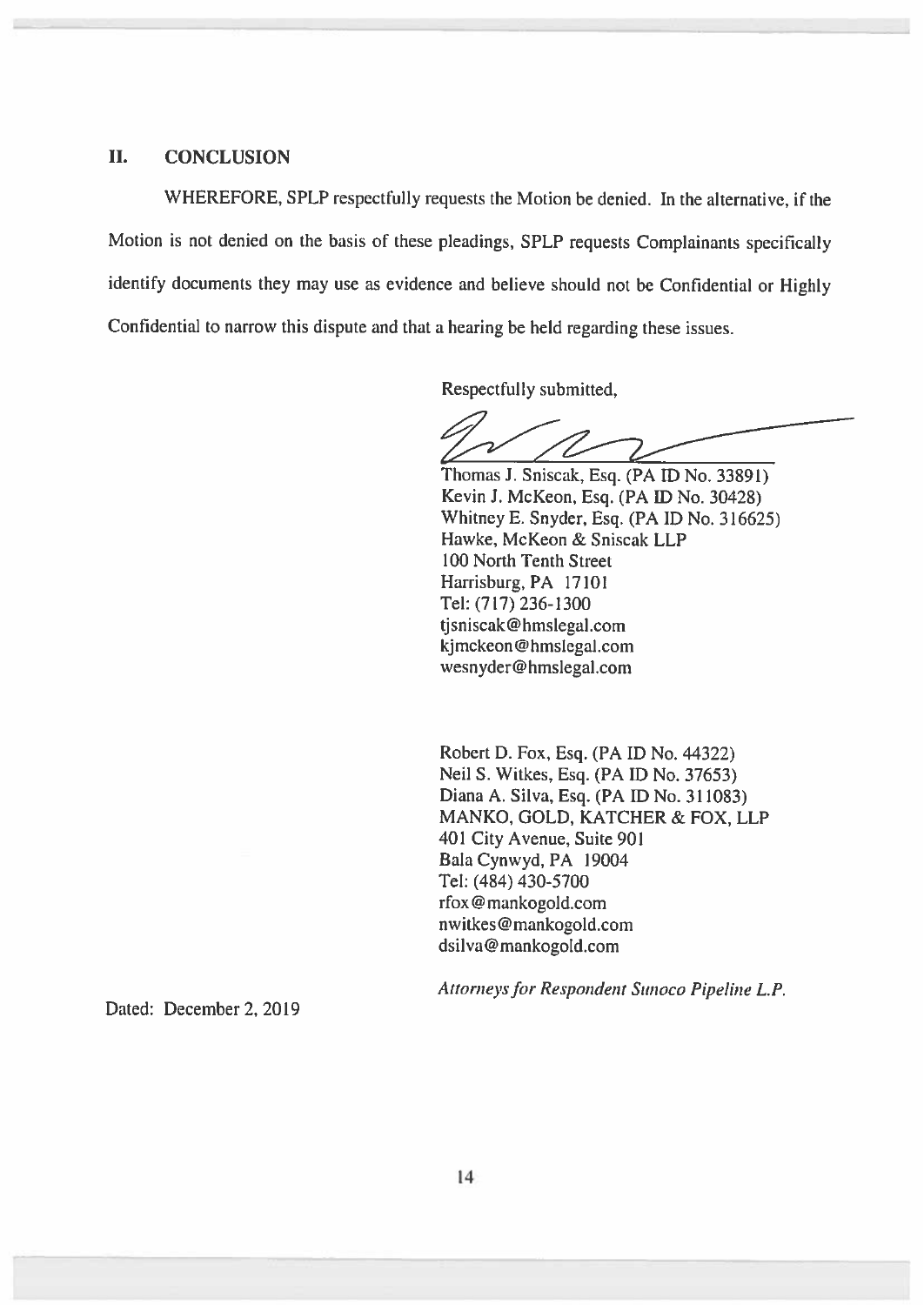#### COMMONWEALTH OF PENNSYLVANIA OFFICE OF OPEN RECORDS

 $\mathcal{L}$ 

Eric' Friedman

v. 00R AP 2019-0502

Pennsylvania Public Utility Commission

#### AFFIDAVIT OF

## PAUL J. METRO, MANAGER OFFICE OF THE SAFETY DIVISION, PIPELINE SAFETY SECTION PENNSYLVANIA PUBLIC UTILITY COMMISSION

Before me, the undersigned notary public, this day, April 15, 2019, personally appeare<sup>d</sup> Paul J. Metro, Manager of the Safety Division, Pipeline Safety Section of the Pennsylvania Public Utility Commission, to me known, who being duly sworn according to law, deposes the following:

I, Paul J. Metro, say that I am authorized to make this affidavit on behalf of the Pennsylvania Public Utility Commission (Commission or PUC), being an employee of the Commission as Manager of the Safety Division, Pipeline Safety Section, and having the responsibility for investigating, analyzing, and responding to pipeline safety issues in Pennsylvania, and having knowledge of the facts relevant to the presen<sup>t</sup> matter, the facts set forth are true and correct to the best of my knowledge, information and belief, and I expec<sup>t</sup> to be able to prove the same at any hearing hereof, attest as follows:

1) In my capacity as Manager of the Safety Division, Pipeline Safety Section of the Commission, I oversee Commission investigations of gas and hazardous volatile liquid pipelines.

2) On or about April 1, 2017, the Commission commenced an official investigation of the "Mariner East 1" (MEl) pipeline under my oversite. The investigation is active and has been ongoing since that time. On December 13, 2018, the Commission's Bureau of Investigation and Enforcement (BIB) filed <sup>a</sup> Formal Complaint C-2018-3006534 against Sunoco Pipeline L.P. a/k/a Energy Transfer Partners (Sunoco) to continue this investigation. This proceeding is active and ongoing.

3) The Commission also has these additional investigations of Sunoco pipelines: March 2018 Investigation of MEl ('Lisa Drive" Investigation of MEl); Investigation of "Mariner East 2" (ME2); and July 2018 Investigation of "Mariner East 2— Bypass) (ME2-bypass). All of these investigations are active and ongoing.

4) The Commission records that "relate to the calculation or estimation of the range at which thermal or overpressure events related to accidents on hazardous, highly volatile liquids (HVL) pipelines may be experienced," (also described as "containing or related to calculations or estimates of blast radius (Sunoco's term) or "buffer zone" (PUC's term) regarding accidents or releases from HVL pipelines in the possession of the PUC, including (but not limited to)

Page 1 of 3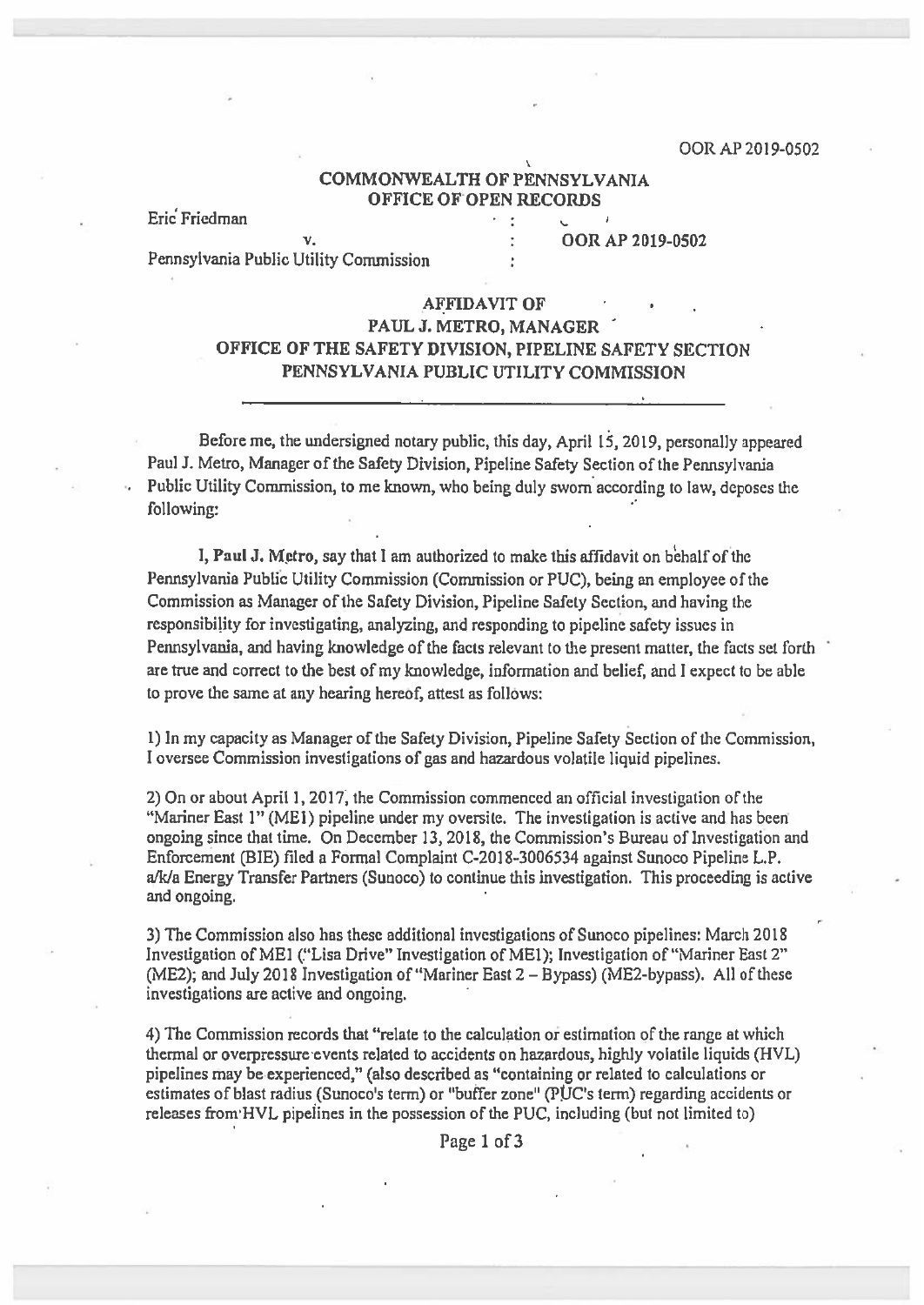#### OORAP 2019-0502

information that was produced for PUC by an external source or that was developed internally") (that is, the requested records), consist of the following, all filed with the Commission by Sunoco Pipeline L.P. a/k/a Energy Transfer Partners (and marked as Confidential by Sunoco). These records are part of the active and ongoing investigations of these pipelines. These records were produced to the Commission by Sunoeo and are marked as confidential.

Hazard Assessment for MEl Date: 12-17-2013 Pages: 56

Hazard Assessment for proposed ME2 Pipeline Date 3-27-2017 Pages: 67

Hazard Assessment for Re-route of ME2 near Chester & Delaware County Date: 10-5-2018 Pages: 33

5) In addition to the three reports indicated in paragraph four, the Commission has rcquested records in the form of Inspection Reports created by Commission Safety Staff in which there arc references and reviews of thesc Hazard Assessments. These Inspection Reports are par<sup>t</sup> of the active and ongoing investigations indicated above.

6) The Commission does not have any requested records other than records that are part of these Commission's investigations.

7) The requested records are "Confidential Security Information" within the meaning of The Public Utility Confidential Security Information Disclosure Protection Act (PUCSIDPA) (35 P.S. §§ 2141.1 - 2141.8). In my professional opinion, disclosure of the requested records would compromise security against sabotage or criminal or terrorist acts, and non-disclosure is necessary for the protection of life, safety, public property or public utility facilities.

8)1 based my opinion on the definition of "confidential security information" contained in PUCSIDPA and on that there are reasonable grounds to believe disclosure may result in <sup>a</sup> safety risk, including the risk of harm to any person, or mass destruction.

9) In my professional opinion, release of the requested records would compromise security against sabotage or criminal or terroristic acts regarding pipeline facilities by illustrating the extent of the impact zone, including casualty and damage assessments at various ranges, regarding an accident (or sabotage event) on <sup>a</sup> pipeline. These Reports and Inspection Reports explicitly provides how such an assessment can be made (as well as the assessment for this particular pipeline); information which could clearly be used by <sup>a</sup> terrorist to plan an attack <sup>a</sup> pipeline (and particularly on these Sunoco pipelines, as they contains the specific operating parameters of the pipelines) to cause the greatest possible harm and mass destruction to the public living near such facilities.

10) In my professional opinion, release of the requested records would allow for awareness of the potential effectiveness of <sup>a</sup> sabotage act on <sup>a</sup> pipeline (and in particular on these pipelines) to

Page 2 of 3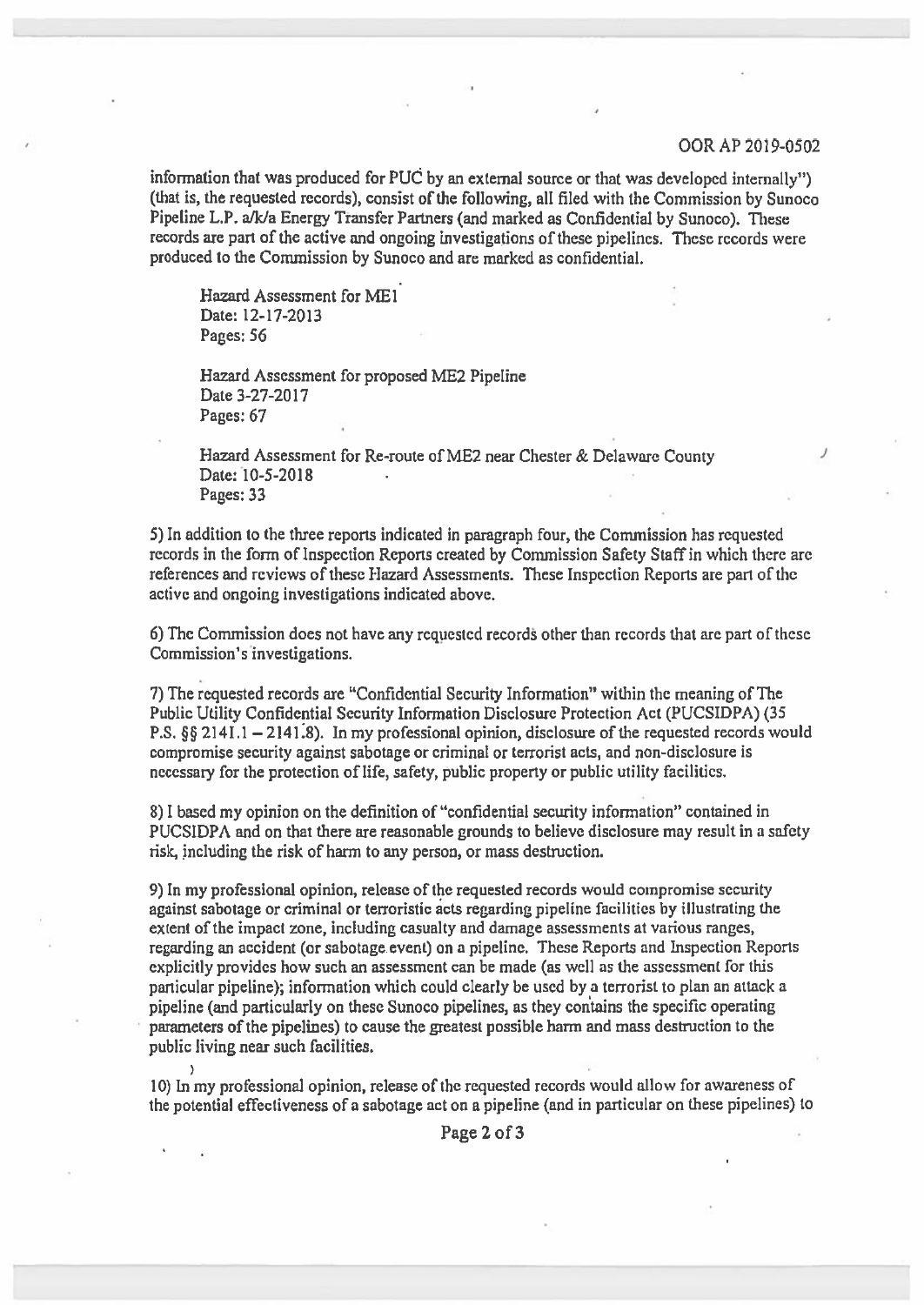harm the public and create mass destruction, thereby potentialiy inciting such acts and creating <sup>a</sup> grea<sup>t</sup> risk to public safety.

11)1 arrived at my professional opinion that the requested records are Confidential Security Information in consultation with numerous other technical gas safety staff at the Commission, all' of which agree with my professional assessment.

Paul J. Metro Manager of the Safety Division Pipeline Safety Section Pennsylvania Public Utility Commission

Subscribed and sworn to before me this April 15, 2019. rang Notary Public COMMONWEALTH OF PENNSYLVANIA

NOTARIAL SEAL Joanna McEtroy, Nolary Public<br>City of Harrisburg, Dauphin County<br>My Commission Expires May 12, 2020<br>WEWBER, FEINSYLVANA ASSOCIATION OF NOTARIES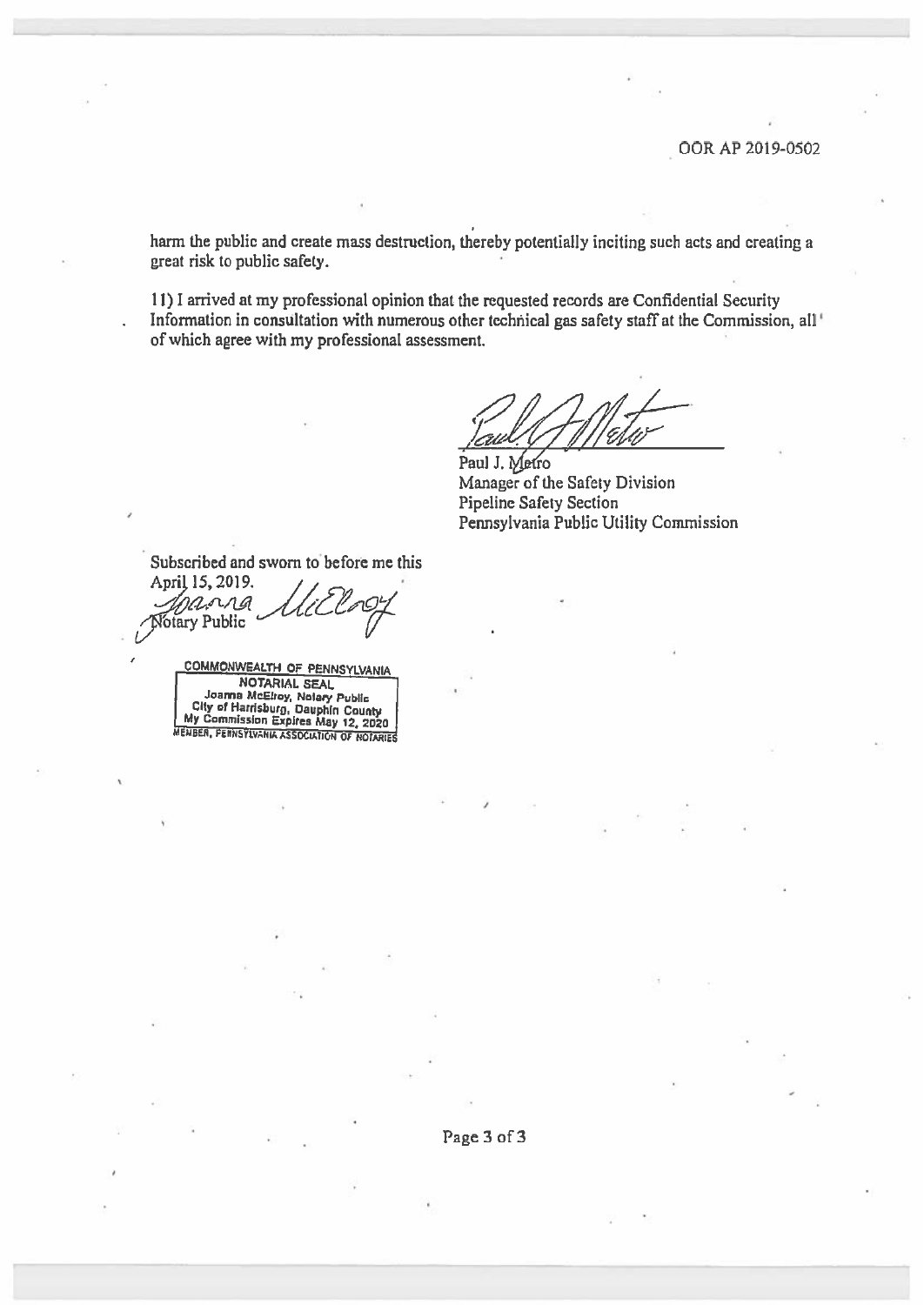#### VERIFICATION

I, Todd Nardozzi, Sr. Manager— DOT Compliance, on behalf of Sunoco Pipeline L.P. and Energy Transfer, hereby state that the facts set forth in the foregoing document are true and correct to the best of my knowledge, information and belief, and that I expect to be able to prove the same at a hearing in this matter. This verification is made subject to the penalties of <sup>18</sup> Pa.C.S. § <sup>4904</sup> relating to unswom falsification to authorities.

Printed Name: Todd Nardozzi Title: Sy. Manager - DOT Compliance Energy Transfer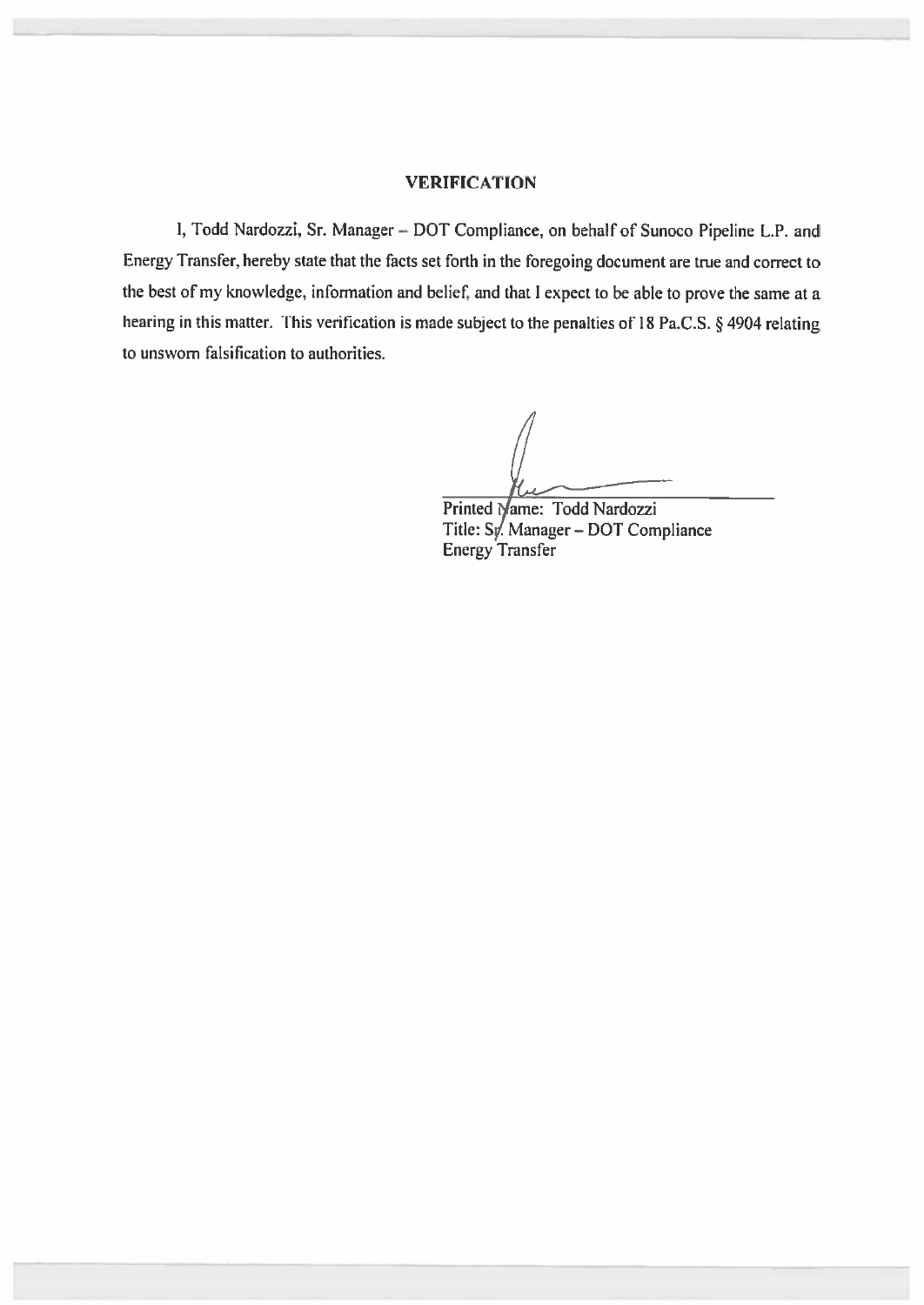#### CERTIFICATE OF SERVICE

I hereby certify that I have this day served <sup>a</sup> true copy of the forgoing document upon the

persons listed below in accordance with the requirements of  $\S$  1.54 (relating to service by a party).

#### VIA ELECTRONIC MAIL

Michael S. Bomstein, Esquire **Rich Raiders, Esquire** Rich Raiders, Esquire Pinnola & Bomstein Raiders Law Suite 2126 Land Title Building 606 North 5<sup>th</sup> Street 100 South Broad Street Reading, PA 19601 Philadelphia, PA 19110 rich@raiderslaw.com mbomstein@gmail.com

Anthony D. Kanagy, Esquire Vincent M. Pompo Garrett P. Lent, Esquire Guy A. Donatelli, Esq. Post & Schell PC 24 East Market St., Box 565 17 North Second Street, 12<sup>th</sup> Floor West Chester, PA 19382-0565 akanagy@postschell.com vpompo@lambmcerlane.com glent@postschell.com gdonatelli@lambmcerlane.com

Counsel for Intervenor Counsel for Intervenors Range Resources – Appalachia LLC 117est Whiteland Township,

Erin McDowell, Esquire **Leah Rotenberg**, Esquire Canonsburg, PA 15317 1235 Penn Avenue, Suite 202 emcdowell@rangeresources.com Wyomissing, PA 19610

Counsel for Range Resources Appalachia

Counsel for Counsel for Flynn et al. Complainants Andover Homeowner's Association, Inc.

Downingtown Area School District, Rose Tree Media School District

3000 Town Center Blvd. Mays, Connard & Rotenberg LLP rotenberg@mcr-attorneys.com

> Counsel for Intervenor Twin Valley School District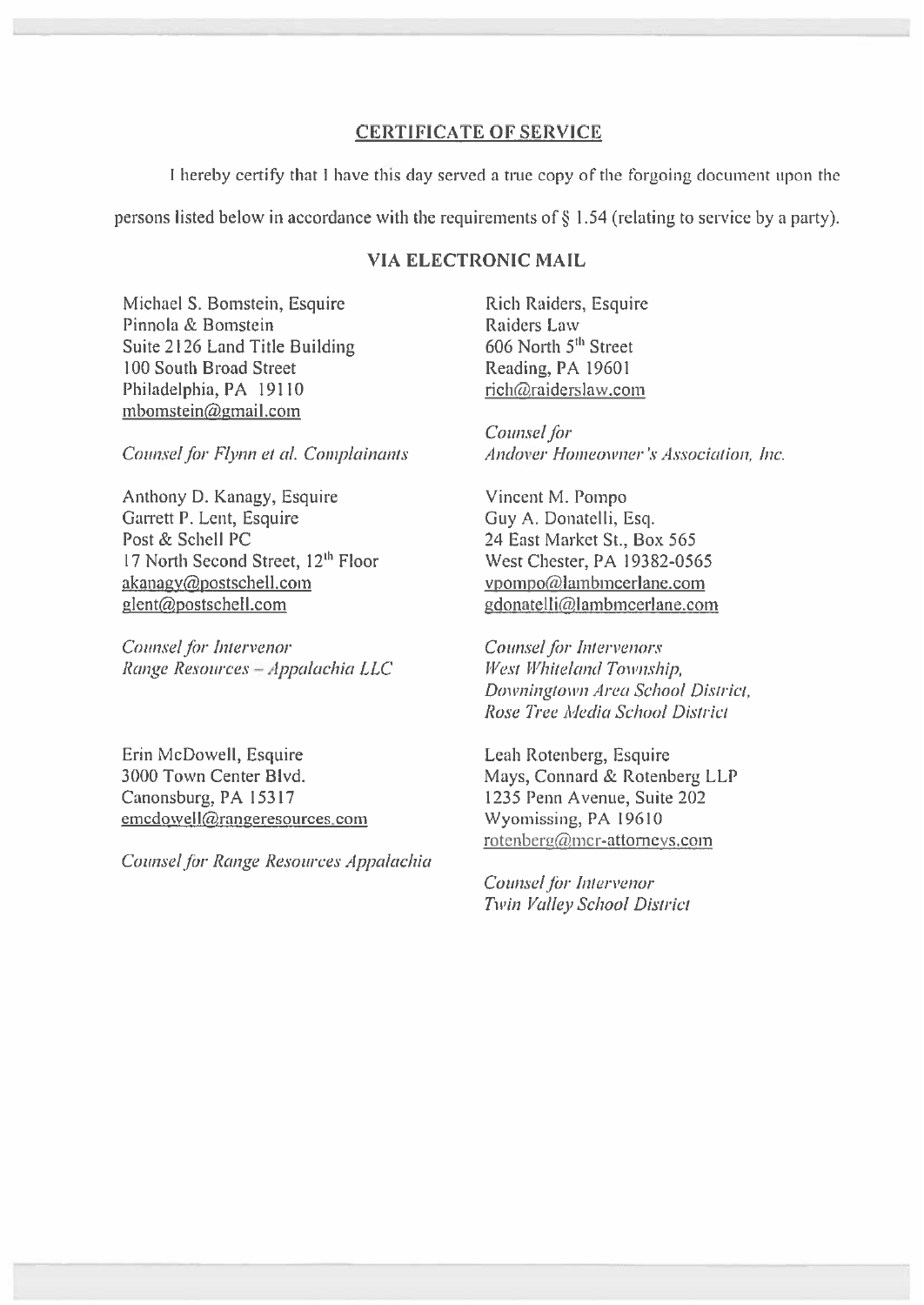Margaret A. Morris, Esquire Reger Rizzo & Darnall LLP Cira Centre, 13<sup>th</sup> Floor 2929 Arch Street Philadelphia, PA 19104 mmorris@regerlaw.com

Counsel for Intervenors East Goshen Township and County of Chester Mark L. Freed Joanna Waldron Curtin & Heefner LP 2005 S. Easton Road, Suite 100 Doylestown, PA 18901 mlf@curtinheefner.com jaw@curtinheefner.com

Counsel for Intervenor Uwchlan Township

Josh Maxwell Mayor of Downingtown 4 W. Lancaster Avenue Downingtown, PA 19335 jmaxwell(a)downingtown.org

Pro se Inten'enor

James C. Dalton, Esquire Unruh Turner Burke & Frees P.O. Box 515 West Chester, PA 19381-0515  $i$ dalton $@$ utbf.com

Counsel for West Chester Area School District, Chester County, Pennsylvania Virginia Marcille-Kerslake 103 Shoen Road Exton, PA 19341 vkerslake@gmail.com

Pro Se Intervenor

James R. Flandreau Paul, Flandreau & Berger, LLP 320 W. Front Street Media, PA 19063 iflandreau $@p$ fblaw.com

Counsel for Intervenor Middletown Township

Thomas Casey 1113 Windsor Dr. West Chester, PA 19380  $T$ caseylegal $@$ gmail.com

Pro se Intervenor

Patricia Sons Biswanger, Esquire 217 North Monroe Street Media, PA 19063 patbiswanger@gmail.com

Counsel for County of Delaware

Melissa DiBernardino 1602 Old Orchard Lane West Chester, PA 19380 lissdibernardino@gmail.com

Pro se Complainant

Joseph Otis Minott, Esquire Alexander G. Bomstein, Esquire Ernest Logan Welde, Esquire Kathryn L. Urbanowicz, Esquire Clean Air Council 135 South 19th Street, Suite 300 Philadelphia, PA 19103 Joe minott@cleanair.org  $abomstein@cleanair.org$ lwelde@cleanair.org kurbanowicz@cleanair.org